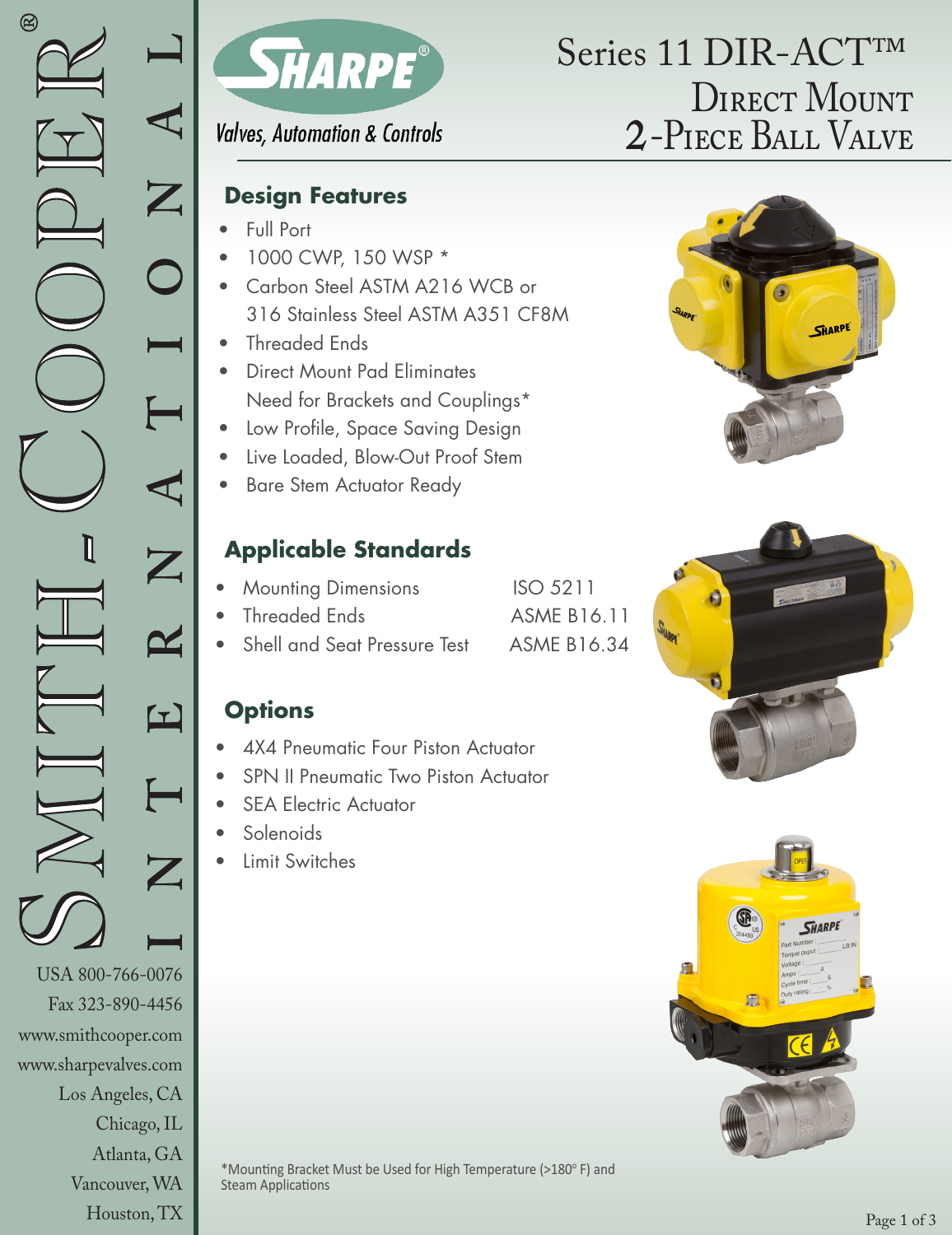

## $\mathbf{R}$ DIRECT MOUNT 2-PIECE BALL VALVE Series 11 DIR-ACT™

#### **Dimensions**





Dimensions (Inches)

| Size      | А    | B    | ØC   | D    | Е    | Н    |       | ØJ             | ØK        | Ra   | Rb   |
|-----------|------|------|------|------|------|------|-------|----------------|-----------|------|------|
| 1/4       | 2.34 | 1.17 | 0.25 | 1.38 | 0.40 | 1.97 | 0.354 | F03 $(1.42)^*$ | F05(1.97) | 0.11 | 0.13 |
| 3/8       | 2.34 | 1.17 | 0.50 | 1.38 | 0.40 | 1.97 | 0.354 | F03 $(1.42)$ * | F05(1.97) | 0.11 | 0.13 |
| 1/2       | 2.34 | 1.17 | 0.59 | 1.38 | 0.40 | 1.97 | 0.354 | F03 $(1.42)^*$ | F05(1.97) | 0.11 | 0.13 |
| 3/4       | 2.91 | 1.40 | 0.79 | 1.48 | 0.46 | 1.97 | 0.354 | F03 $(1.42)^*$ | F05(1.97) | 0.11 | 0.13 |
|           | 3.31 | 1.57 | 1.00 | 1.69 | 0.56 | 2.76 | 0.354 | F05(1.97)      | F07(2.76) | 0.14 | 0.18 |
| $1 - 1/4$ | 3.82 | 1.88 | 1.26 | 1.97 | 0.61 | 2.76 | 0.433 | F05(1.97)      | F07(2.76) | 0.14 | 0.18 |
| $1 - 1/2$ | 4.33 | 2.17 | 1.50 | 2.21 | 0.61 | 2.76 | 0.433 | F05(1.97)      | F07(2.76) | 0.14 | 0.18 |
| 2         | 5.28 | 2.64 | 2.00 | 2.50 | 0.63 | 2.76 | 0.433 | F05(1.97)      | F07(2.76) | 0.14 | 0.18 |

B \*Bolt slots accept F03, F04 and F05

#### **Parts & Materials**

| No.            | <b>Part Name</b>         |          | Material                            |
|----------------|--------------------------|----------|-------------------------------------|
|                | Body                     |          | 316 Stainless Steel, ASTM A351 CF8M |
| $\overline{2}$ | <b>Thrust Bearing</b>    | $\gamma$ | <b>PTFE</b>                         |
| 3              | Stem                     |          | 316 Stainless Steel                 |
| 4              | Stem Seal                |          | <b>PTFF</b>                         |
| 5              | <b>Gland Packing</b>     |          | 300 Series Stainless Steel          |
| $\overline{b}$ | <b>Belleville Washer</b> | $\gamma$ | <b>300 Series Stainless Steel</b>   |
| 7              | Packing Nut              |          | 300 Series Stainless Steel          |
| 8              | Lock Tab                 |          | <b>300 Series Stainless Steel</b>   |
| 9              | Seat                     | 2        | TFM                                 |
| 10             | Ball                     |          | 316 Stainless Steel                 |
| 11             | <b>Body Seal</b>         |          | PTFE                                |
| 12             | <b>End Piece</b>         |          | 316 Stainless Steel, ASTM A351 CF8M |



Page 2 of 3

11

 $^{\circ}12$